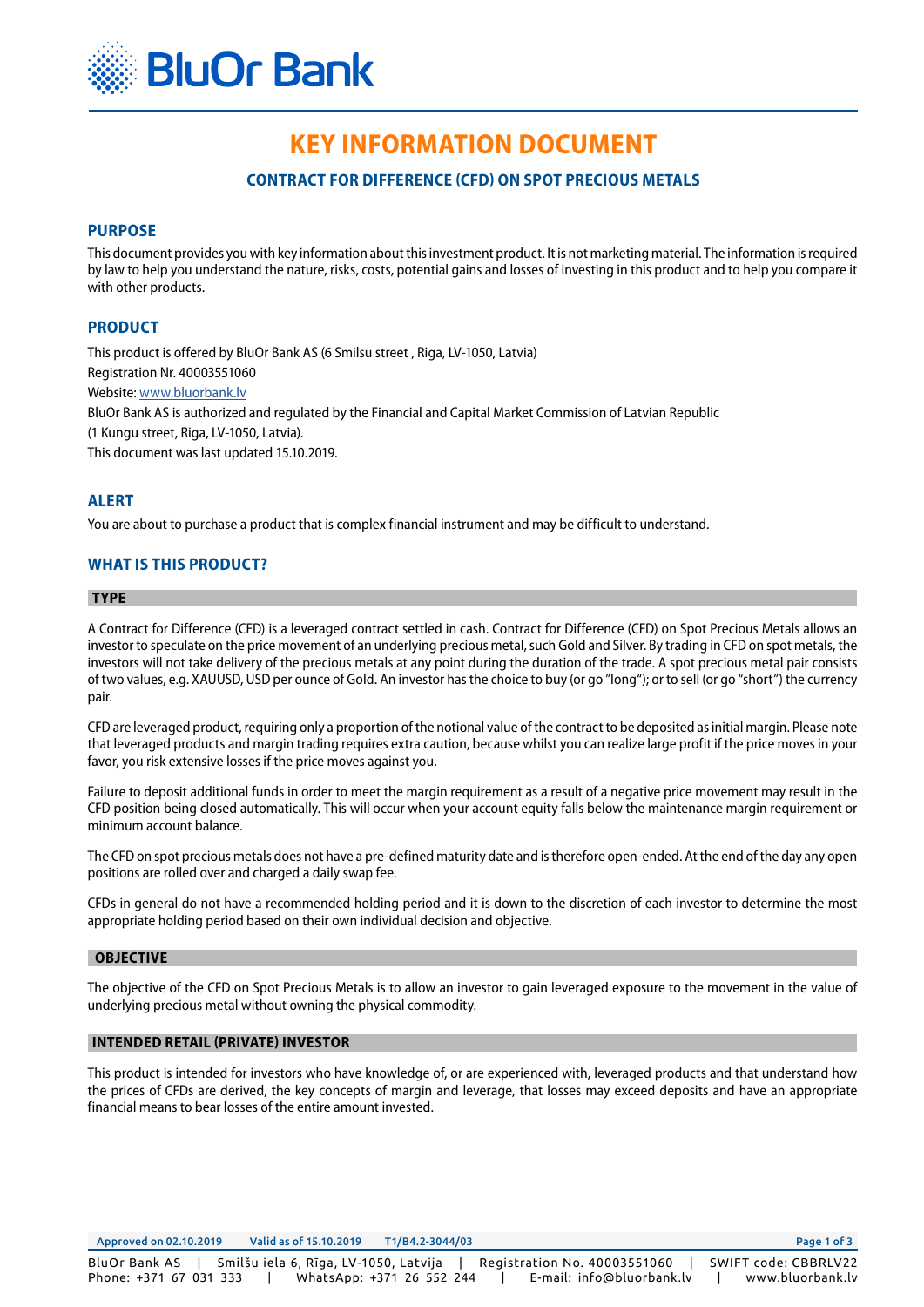

# **WHAT ARE THE RISKS AND WHAT COULD I GET IN RETURN?**



The summary risk indicator is a guide to the level of risk of this product compared to other products. It shows how likely it is that the product will lose money because of movement in the markets or because we are not able to pay you.

We have classified this product as 7 out of 7, which is the highest risk class. This rates the potential losses from future performance of the product at a very high level. This product does not include any protection from future performance, so you could lose some or all of your investments.

#### **GENERAL RISKS**

There are a number type of risk, which you should aware of before beginning of trading (included but not limited): leverage risk, margin risk, exchange risk, market risk, unregulated market risk, counterparty risk, online trading and IT risk, market disruption risk, liquidity risk.

#### **CURRENCY RISK**

It is possible to buy or sell CFD in a currency, which is different to the base currency of your account. The final return you may get depends additionally on the exchange rate between the two currencies.

# **LEVERAGED TRADING**

Using leverage you gain larger exposure to a financial market by tying up only a relatively small amount of your capital. Trading with leverage can magnify both the profits and losses you make in relation to the investment. In some cases you have to deposit additional funds in order to meet the margin requirements as a result of a negative price movement as a result losses could exceed the initial investments.

#### **PERFORMANCE SCENARIO**

The scenarios shown below illustrate how your investment could perform. You can compare them with the scenarios of other products. The scenarios presented are an estimate of future performance and are not an exact indicator. What you get will vary depending on how the market performs and how long you keep the product.

The table below shows the money you could get back under different scenarios, assuming that you buy 100 Ounce of Gold at 1200 USD per ounce and your position is closed on the same day. Commission is 0.01125% from traded amount.

Leveraged used is 20:1, i.e. 5% initial margin requirements = 6000 USD (100 $*$ 1200 $*$  5%)

#### Initial capital 6000 USD

| <b>LONG PERFORMANCE</b><br><b>SCENARIO</b> |      | <b>CLOSING PRICE PRICE CHANGE</b> | <b>PROFIT/LOSS IN USD</b>                                                               | <b>CAPITAL (CHANGE)</b> |
|--------------------------------------------|------|-----------------------------------|-----------------------------------------------------------------------------------------|-------------------------|
| FAVORABLE                                  | 1212 | $+1\%$                            | $((1212-1200) \times 100)$ -100*1212*0.001125%-100*1200*0.01125%<br>$= 1172.87$ PROFIT  | 7172.87<br>$(+19,55%)$  |
| <b>MODERATE</b>                            | 1194 | $-0.5%$                           | $((1194-1200) \times 100)$ -100*1194*0.01125%-100*1200*0.01125%<br>$= -626.93$ LOSS     | 5373.07<br>$(-10, 45%)$ |
| <b>UNFAVORABLE</b>                         | 1188 | $-1\%$                            | $((1188-1200) \times 100) -100*1188*0.01125\% -100*1200*0.01125\%$<br>$= -1226.87$ LOSS | 4773.13<br>$(-20, 45%)$ |
| <b>STRESS</b>                              | 1176 | $-2\%$                            | $((1176-1200) \times 100) -100*1176*0.01125\% -100*1200*0.01125\%$<br>$= -2426.73$ LOSS | 3573.27<br>$(-40, 45%)$ |